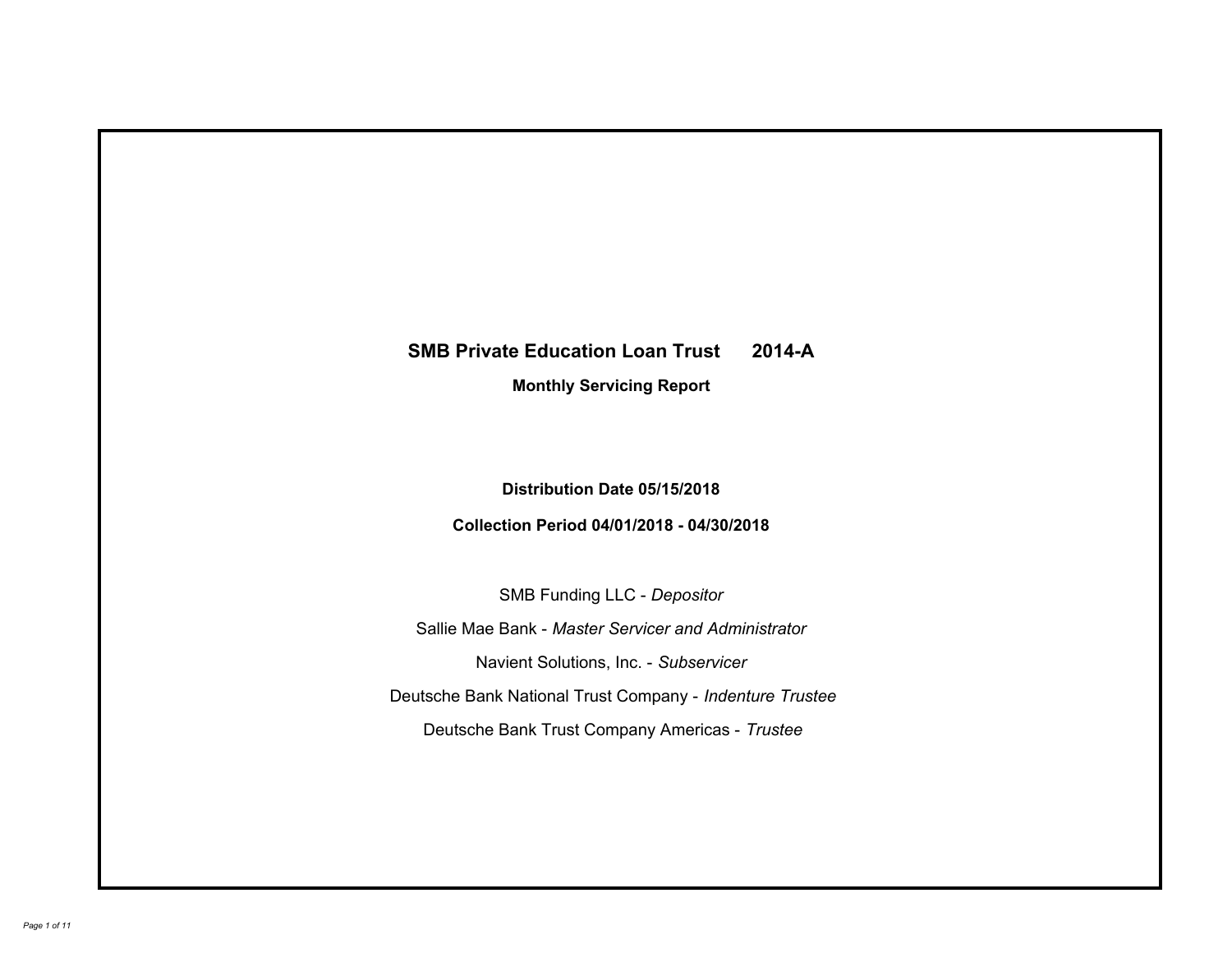|  |  |  |  | <b>Deal Parameters</b> |  |
|--|--|--|--|------------------------|--|
|--|--|--|--|------------------------|--|

| A | <b>Student Loan Portfolio Characteristics</b>   |                   |                  | 08/07/2014      | 03/31/2018       | 04/30/2018       |
|---|-------------------------------------------------|-------------------|------------------|-----------------|------------------|------------------|
|   | <b>Principal Balance</b>                        |                   | \$361,523,983.59 |                 | \$240,588,283.61 | \$236,735,901.83 |
|   | Interest to be Capitalized Balance              |                   |                  | 17,313,307.43   | 6,660,225.82     | 6,742,347.66     |
|   | Pool Balance                                    |                   | \$378,837,291.02 |                 | \$247,248,509.43 | \$243,478,249.49 |
|   | Weighted Average Coupon (WAC)                   |                   |                  | 7.81%           | 8.53%            | 8.62%            |
|   | Weighted Average Remaining Term                 |                   |                  | 138.29          | 151.83           | 152.52           |
|   | Number of Loans                                 |                   |                  | 33,555          | 22,120           | 21,773           |
|   | Number of Borrowers                             |                   |                  | 26,651          | 17,460           | 17,191           |
|   | Pool Factor                                     |                   |                  |                 | 0.652650928      | 0.642698740      |
|   | Since Issued Total Constant Prepayment Rate (1) |                   |                  |                 | 7.59%            | 7.61%            |
| B | <b>Debt Securities</b>                          | <b>Cusip/Isin</b> |                  | 04/16/2018      |                  | 05/15/2018       |
|   | A <sub>2</sub> A                                | 784456AB1         |                  | \$42,618,603.96 |                  | \$41,295,757.73  |
|   | A2B                                             | 784456AC9         |                  | \$42,618,603.95 |                  | \$41,295,757.72  |
|   | A <sub>3</sub>                                  | 784456AD7         |                  | \$50,000,000.00 |                  | \$50,000,000.00  |
|   | B                                               | 784456AE5         |                  | \$36,000,000.00 |                  | \$36,000,000.00  |
|   | C                                               | 784456AF2         |                  | \$42,000,000.00 |                  | \$42,000,000.00  |
|   |                                                 |                   |                  |                 |                  |                  |
| С | <b>Certificates</b>                             | Cusip/Isin        |                  | 04/16/2018      |                  | 05/15/2018       |
|   | <b>Excess Distribution</b>                      | 784456105         |                  | \$100,000.00    |                  | \$100,000.00     |
|   |                                                 |                   |                  |                 |                  |                  |
| D | <b>Account Balances</b>                         |                   |                  | 04/16/2018      |                  | 05/15/2018       |
|   | Reserve Account Balance                         |                   |                  | \$958,735.00    |                  | \$958,735.00     |
| E | <b>Asset / Liability</b>                        |                   |                  | 04/16/2018      |                  | 05/15/2018       |
|   | Overcollateralization Percentage *              |                   |                  | 30.74%          |                  | 30.76%           |
|   | Specified Overcollateralization Amount *        |                   |                  | \$74,174,552.83 |                  | \$73,043,474.85  |
|   | Actual Overcollateralization Amount *           |                   |                  | \$76,011,301.52 |                  | \$74,886,734.04  |

\* Based on the Rated debt securities (Class A and Class B Bonds)

(1) Since Issued Total CPR calculations found in monthly servicing reports issued on or prior to September 15, 2015 originally included loans that were removed from the pool by the sponsor because they became ineligible for the pool between the cut-off date and settlement date. On October 5, 2015, Since Issued Total CPR calculations were revised to exclude these loans and all prior monthly servicing reports were restated. For additional information, see 'Since Issued CPR Methodology' found on page 11 of this report.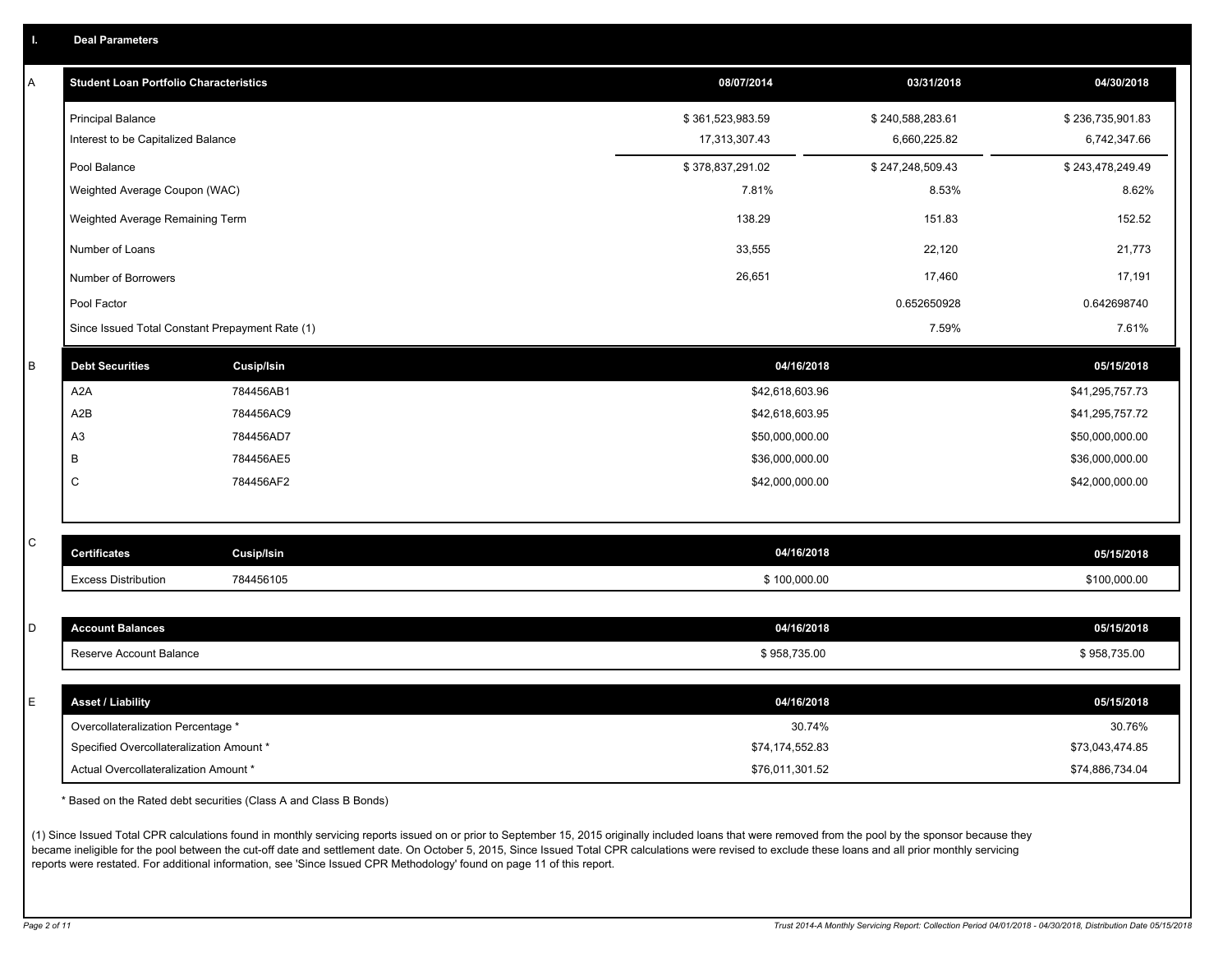### **II. 2014-A Trust Activity 04/01/2018 through 04/30/2018**

| Α | <b>Student Loan Principal Receipts</b>                           |                |
|---|------------------------------------------------------------------|----------------|
|   | <b>Borrower Principal</b>                                        | 3,990,197.89   |
|   | <b>Consolidation Activity Principal</b>                          | 0.00           |
|   | Seller Principal Reimbursement                                   | 0.00           |
|   | Servicer Principal Reimbursement                                 | 0.00           |
|   | Delinquent Principal Purchases by Servicer                       | 0.00           |
|   | <b>Other Principal Deposits</b>                                  | 0.00           |
|   | <b>Total Principal Receipts</b>                                  | \$3,990,197.89 |
| В | <b>Student Loan Interest Receipts</b>                            |                |
|   | <b>Borrower Interest</b>                                         | 1,249,369.62   |
|   | <b>Consolidation Activity Interest</b>                           | 0.00           |
|   | Seller Interest Reimbursement                                    | 0.00           |
|   | Servicer Interest Reimbursement                                  | (3,021.56)     |
|   | Delinquent Interest Purchases by Servicer                        | 0.00           |
|   | <b>Other Interest Deposits</b>                                   | 10,738.94      |
|   | <b>Total Interest Receipts</b>                                   | \$1,257,087.00 |
| С | <b>Recoveries on Realized Losses</b>                             | \$33,064.60    |
| D | <b>Investment Income</b>                                         | \$8,068.54     |
| Е | <b>Funds Borrowed from Next Collection Period</b>                | \$0.00         |
| F | <b>Funds Repaid from Prior Collection Period</b>                 | \$0.00         |
| G | Loan Sale or Purchase Proceeds                                   | \$0.00         |
| H | Initial Deposits to Collection Account                           | \$0.00         |
|   | <b>Excess Transferred from Other Accounts</b>                    | \$0.00         |
| J | <b>Borrower Benefit Reimbursements</b>                           | \$0.00         |
| Κ | <b>Gross Swap Receipt</b>                                        | \$0.00         |
| L | <b>Other Deposits</b>                                            | \$0.00         |
| М | <b>Other Fees Collected</b>                                      | \$0.00         |
| N | <b>AVAILABLE FUNDS</b>                                           | \$5,288,418.03 |
| O | Non-Cash Principal Activity During Collection Period             | \$137,816.11   |
| P | Aggregate Purchased Amounts by the Depositor, Servicer or Seller | \$0.00         |
| Q | Aggregate Loan Substitutions                                     | \$0.00         |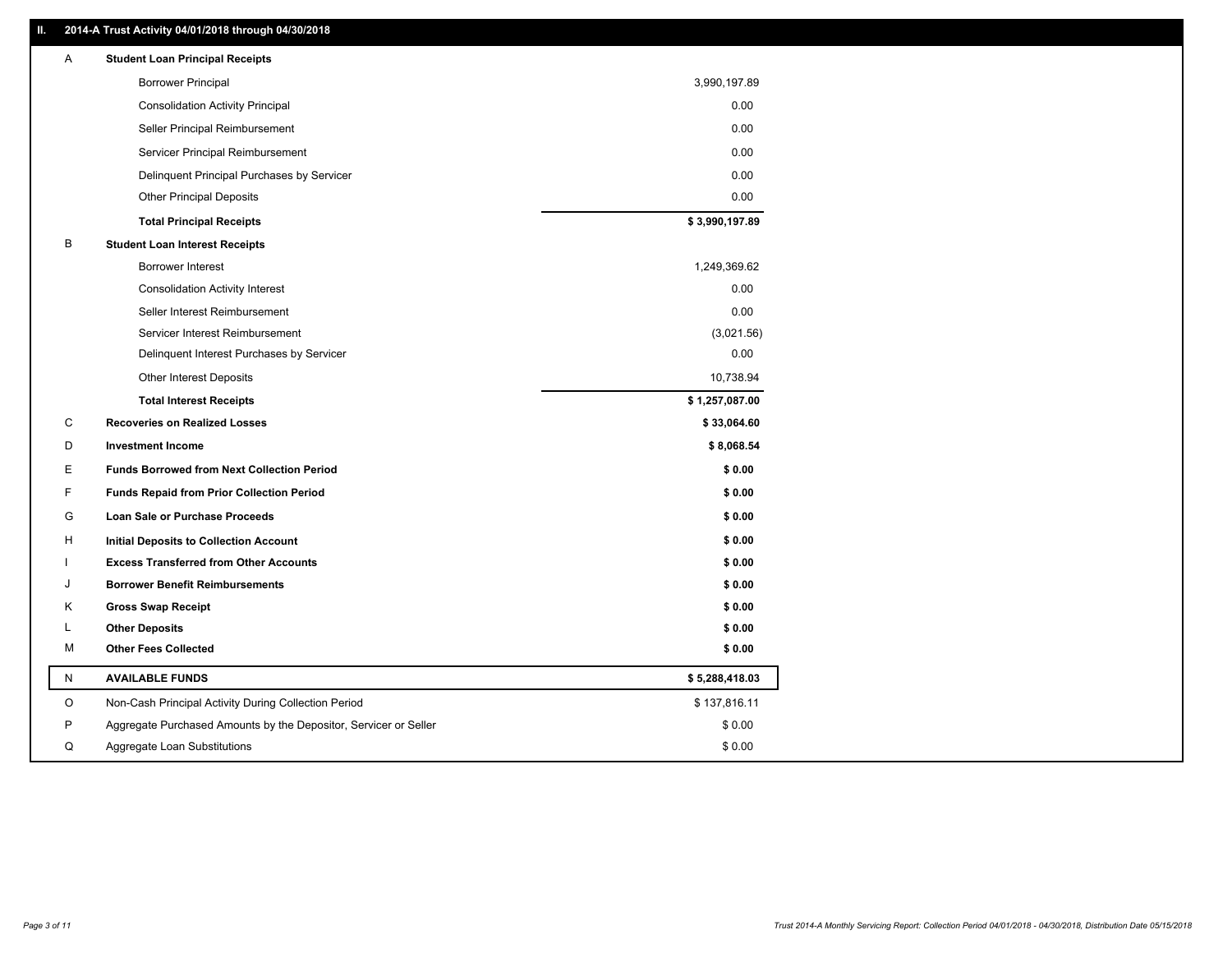|                   |                         |                   |         | 04/30/2018       |                |                          |         | 03/31/2018       |                |
|-------------------|-------------------------|-------------------|---------|------------------|----------------|--------------------------|---------|------------------|----------------|
|                   |                         | Wtd Avg<br>Coupon | # Loans | Principal        | % of Principal | <b>Wtd Avg</b><br>Coupon | # Loans | Principal        | % of Principal |
| INTERIM:          | IN SCHOOL               | 10.02%            | 608     | \$8,058,840.14   | 3.310%         | 9.89%                    | 635     | \$8,322,155.89   | 3.366%         |
|                   | <b>GRACE</b>            | 10.18%            | 224     | \$2,590,253.02   | 1.064%         | 10.01%                   | 228     | \$2,703,857.52   | 1.094%         |
|                   | <b>DEFERMENT</b>        | 9.96%             | 1,189   | \$15,471,864.16  | 6.355%         | 9.87%                    | 1,210   | \$15,667,520.42  | 6.337%         |
| <b>REPAYMENT:</b> | <b>CURRENT</b>          | 8.33%             | 18,267  | \$197,229,768.52 | 81.005%        | 8.26%                    | 18,550  | \$200,494,247.80 | 81.090%        |
|                   | 31-60 DAYS DELINQUENT   | 9.45%             | 282     | \$3,855,967.84   | 1.584%         | 9.20%                    | 319     | \$3,988,139.76   | 1.613%         |
|                   | 61-90 DAYS DELINQUENT   | 8.71%             | 164     | \$2,109,496.14   | 0.866%         | 8.96%                    | 179     | \$2,541,198.60   | 1.028%         |
|                   | 91-120 DAYS DELINQUENT  | 10.02%            | 131     | \$2,024,494.24   | 0.831%         | 9.66%                    | 135     | \$1,769,741.28   | 0.716%         |
|                   | 121-150 DAYS DELINQUENT | 9.94%             | 105     | \$1,357,448.45   | 0.558%         | 10.12%                   | 80      | \$1,139,000.71   | 0.461%         |
|                   | 151-180 DAYS DELINQUENT | 10.28%            | 55      | \$764,986.59     | 0.314%         | 10.37%                   | 88      | \$1,150,314.11   | 0.465%         |
|                   | > 180 DAYS DELINQUENT   | 10.93%            | 51      | \$696,878.21     | 0.286%         | 10.74%                   | 28      | \$471,730.00     | 0.191%         |
|                   | <b>FORBEARANCE</b>      | 9.70%             | 697     | \$9,318,252.18   | 3.827%         | 9.45%                    | 668     | \$9,000,603.34   | 3.640%         |
| <b>TOTAL</b>      |                         |                   | 21,773  | \$243,478,249.49 | 100.00%        |                          | 22,120  | \$247,248,509.43 | 100.00%        |
|                   |                         |                   |         |                  |                |                          |         |                  |                |

Percentages may not total 100% due to rounding \*

\*\* Smart Option Interest Only loans and \$25 Fixed Payment loans classified as in repayment whether student borrowers are in school, in grace, in deferment or required to make full principal and interest payments on their l

\*\*\* To conform with company standard reporting these sections now include Princial and Interest Accrued to Capitalize.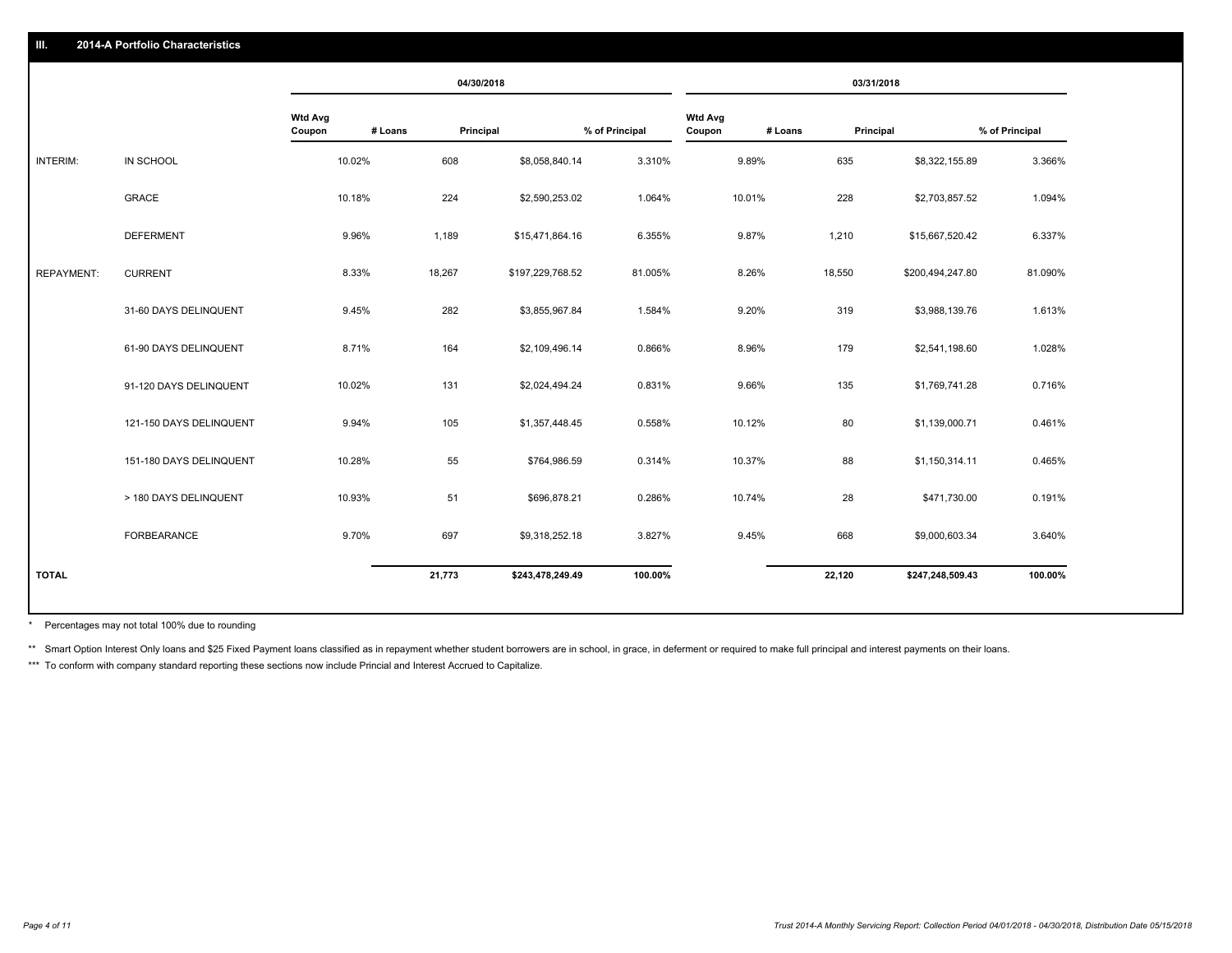|                                                         | 4/30/2018        | 3/31/2018        |
|---------------------------------------------------------|------------------|------------------|
| Pool Balance                                            | \$243,478,249.49 | \$247,248,509.43 |
| Total # Loans                                           | 21,773           | 22,120           |
| Total # Borrowers                                       | 17,191           | 17,460           |
| Weighted Average Coupon                                 | 8.62%            | 8.53%            |
| Weighted Average Remaining Term                         | 152.52           | 151.83           |
| Percent of Pool - Cosigned                              | 93.7%            | 93.7%            |
| Percent of Pool - Non Cosigned                          | 6.3%             | 6.3%             |
| Borrower Interest Accrued for Period                    | \$1,669,433.68   | \$1,715,350.85   |
| <b>Outstanding Borrower Interest Accrued</b>            | \$8,331,555.85   | \$8,255,073.98   |
| Gross Principal Realized Loss - Periodic *              | \$178,476.78     | \$269,145.99     |
| Gross Principal Realized Loss - Cumulative *            | \$9,271,013.08   | \$9,092,536.30   |
| Delinquent Principal Purchased by Servicer - Periodic   | \$0.00           | \$0.00           |
| Delinguent Principal Purchased by Servicer - Cumulative | \$0.00           | \$0.00           |
| Recoveries on Realized Losses - Periodic                | \$33,064.60      | \$20,676.75      |
| Recoveries on Realized Losses - Cumulative              | \$568,454.46     | \$535,389.86     |
| Net Losses - Periodic                                   | \$145,412.18     | \$248,469.24     |
| Net Losses - Cumulative                                 | \$8,702,558.62   | \$8,557,146.44   |
| <b>Cumulative Gross Defaults</b>                        | \$9,271,013.08   | \$9,092,536.30   |
| Change in Gross Defaults                                | \$178,476.78     | \$269,145.99     |
| Non-Cash Principal Activity - Capitalized Interest      | \$316,454.26     | \$479,987.72     |
| Since Issued Total Constant Prepayment Rate (CPR) (1)   | 7.61%            | 7.59%            |
| <b>Loan Substitutions</b>                               | \$0.00           | \$0.00           |
| <b>Cumulative Loan Substitutions</b>                    | \$0.00           | \$0.00           |
| <b>Unpaid Master Servicing Fees</b>                     | \$0.00           | \$0.00           |
| <b>Unpaid Sub-Servicing Fees</b>                        | \$0.00           | \$0.00           |
| <b>Unpaid Administration Fees</b>                       | \$0.00           | \$0.00           |
| <b>Unpaid Carryover Master Servicing Fees</b>           | \$0.00           | \$0.00           |
| Unpaid Carryover Sub-Servicing Fees                     | \$0.00           | \$0.00           |
| Note Interest Shortfall                                 | \$0.00           | \$0.00           |

\* In accordance with the Sub-Servicer's current policies and procedures, after September 1, 2017 loans subject to bankruptcy claims generally will not be reported as a charged-off unless and until they are delinquent for 2

(1) Since Issued Total CPR calculations found in monthly servicing reports issued on or prior to September 15, 2015 originally included loans that were removed from the pool by the sponsor because they became ineligible fo between the cut-off date and settlement date. On October 5, 2015, Since Issued Total CPR calculations were revised to exclude these loans and all prior monthly servicing reports were restated. For additional information, s CPR Methodology' found on page 11 of this report.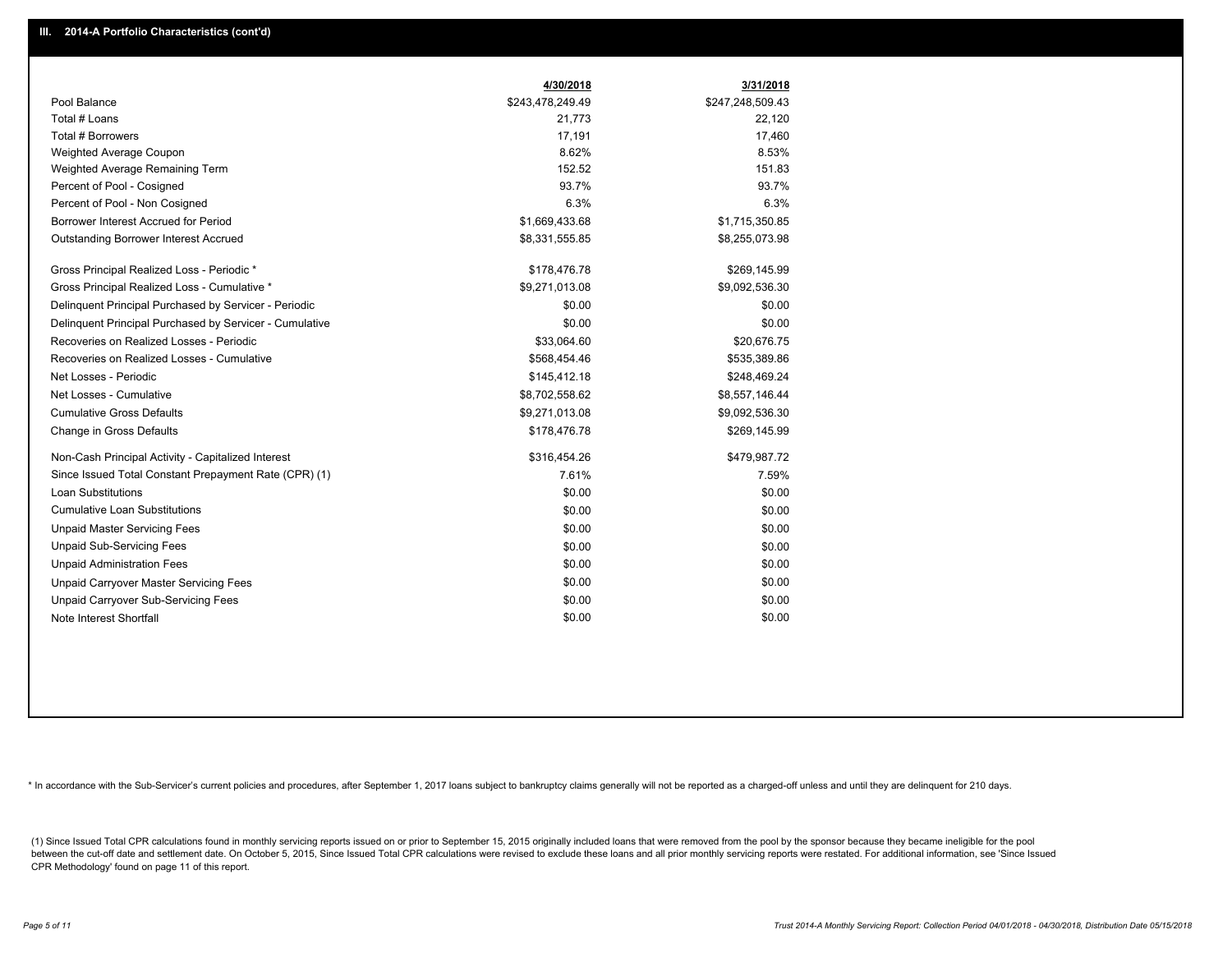## **IV. 2014-A Portfolio Statistics by Loan Program**

|                                                                                                                    | Weighted<br><b>Average Coupon</b> | # LOANS | \$ AMOUNT        | $\frac{9}{6}$ * |
|--------------------------------------------------------------------------------------------------------------------|-----------------------------------|---------|------------------|-----------------|
| - Smart Option Deferred Loans                                                                                      | 8.92%                             | 10,327  | \$115,270,722.99 | 47.343%         |
| - Smart Option Fixed Pay Loans                                                                                     | 8.63%                             | 6,334   | \$85,454,850.26  | 35.098%         |
| - Smart Option Interest-Only Loans                                                                                 | 7.79%                             | 5,112   | \$42,752,676.24  | 17.559%         |
| - Other Loan Programs                                                                                              | 0.00%                             | 0.00    | \$0.00           | 0.000%          |
| <b>Total</b>                                                                                                       | 8.62%                             | 21,773  | \$243,478,249.49 | 100.000%        |
| Prime Indexed Loans -- Monthly Reset Adjustable                                                                    |                                   |         | \$0.00           |                 |
| Prime Indexed Loans -- Monthly Reset Non-Adjustable                                                                |                                   |         | \$0.00           |                 |
| Prime Indexed Loans -- Quarterly Reset Adjustable                                                                  |                                   |         | \$0.00           |                 |
| Prime Indexed Loans -- Quarterly Reset Non-Adjustable                                                              |                                   |         | \$0.00           |                 |
| Prime Indexed Loans -- Annual Reset                                                                                |                                   |         | \$0.00           |                 |
| T-Bill Indexed Loans                                                                                               |                                   |         | \$0.00           |                 |
| Fixed Rate Loans                                                                                                   |                                   |         | \$33,058,321.34  |                 |
| <b>LIBOR Indexed Loans</b>                                                                                         |                                   |         | \$210,419,928.15 |                 |
|                                                                                                                    |                                   |         |                  |                 |
| * Note: Percentages may not total 100% due to rounding                                                             |                                   |         |                  |                 |
| To conform with company standard reporting these sections now include Princial and Interest Accrued to Capitalize. |                                   |         |                  |                 |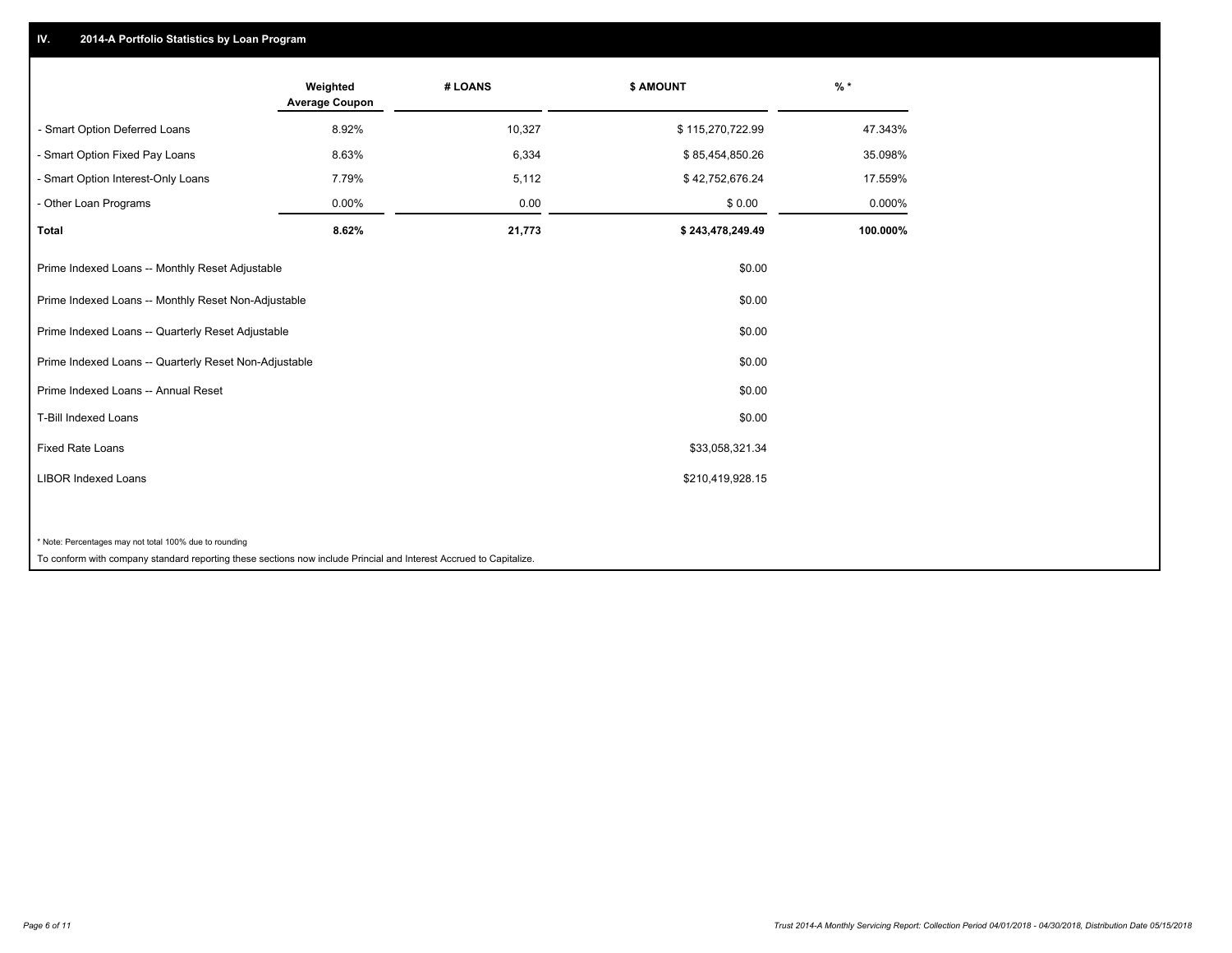| V. | 2014-A Reserve Account and Principal Distribution Calculations                                                                                                                                     |                  |  |
|----|----------------------------------------------------------------------------------------------------------------------------------------------------------------------------------------------------|------------------|--|
| А. | <b>Reserve Account</b>                                                                                                                                                                             |                  |  |
|    | Specified Reserve Account Balance                                                                                                                                                                  | \$958,735.00     |  |
|    | Actual Reserve Account Balance                                                                                                                                                                     | \$958,735.00     |  |
| В. | <b>Principal Distribution Amount</b>                                                                                                                                                               |                  |  |
|    | Class A Notes Outstanding<br>j.                                                                                                                                                                    | \$135,237,207.91 |  |
|    | Pool Balance<br>ii.                                                                                                                                                                                | \$243,478,249.49 |  |
|    | First Priority Principal Distribution Amount (i - ii)<br>iii.                                                                                                                                      | \$0.00           |  |
|    | Class A and B Notes Outstanding<br>iv.                                                                                                                                                             | \$171,237,207.91 |  |
|    | First Priority Principal Distribution Amount<br>V.                                                                                                                                                 | \$0.00           |  |
|    | Pool Balance<br>vi.                                                                                                                                                                                | \$243,478,249.49 |  |
|    | Specified Overcollateralization Amount<br>vii.                                                                                                                                                     | \$73,043,474.85  |  |
|    | viii. Regular Principal Distribution Amount (iv - v) - (vi - vii)                                                                                                                                  | \$802,433.27     |  |
|    |                                                                                                                                                                                                    |                  |  |
|    | Notes Outstanding<br>ix.                                                                                                                                                                           | \$213,237,207.91 |  |
|    | First Priority Principal Distribution Amount<br>х.                                                                                                                                                 | \$0.00           |  |
|    | Regular Principal Distribution Amount<br>xi.                                                                                                                                                       | \$802,433.27     |  |
|    | Available Funds (after payment of waterfall items A through J) *<br>xii.                                                                                                                           | \$3,686,518.37   |  |
|    | xiii. Additional Principal Distribution Amount (min(ix - x - xi, xiii))                                                                                                                            | \$1,843,259.19   |  |
|    | * Represents 50% of value if the principal balance of the notes is greater than 10% of initial principal balance of the notes or the Class A and Class B note are reduced to 0, otherwise the full |                  |  |

value is shown.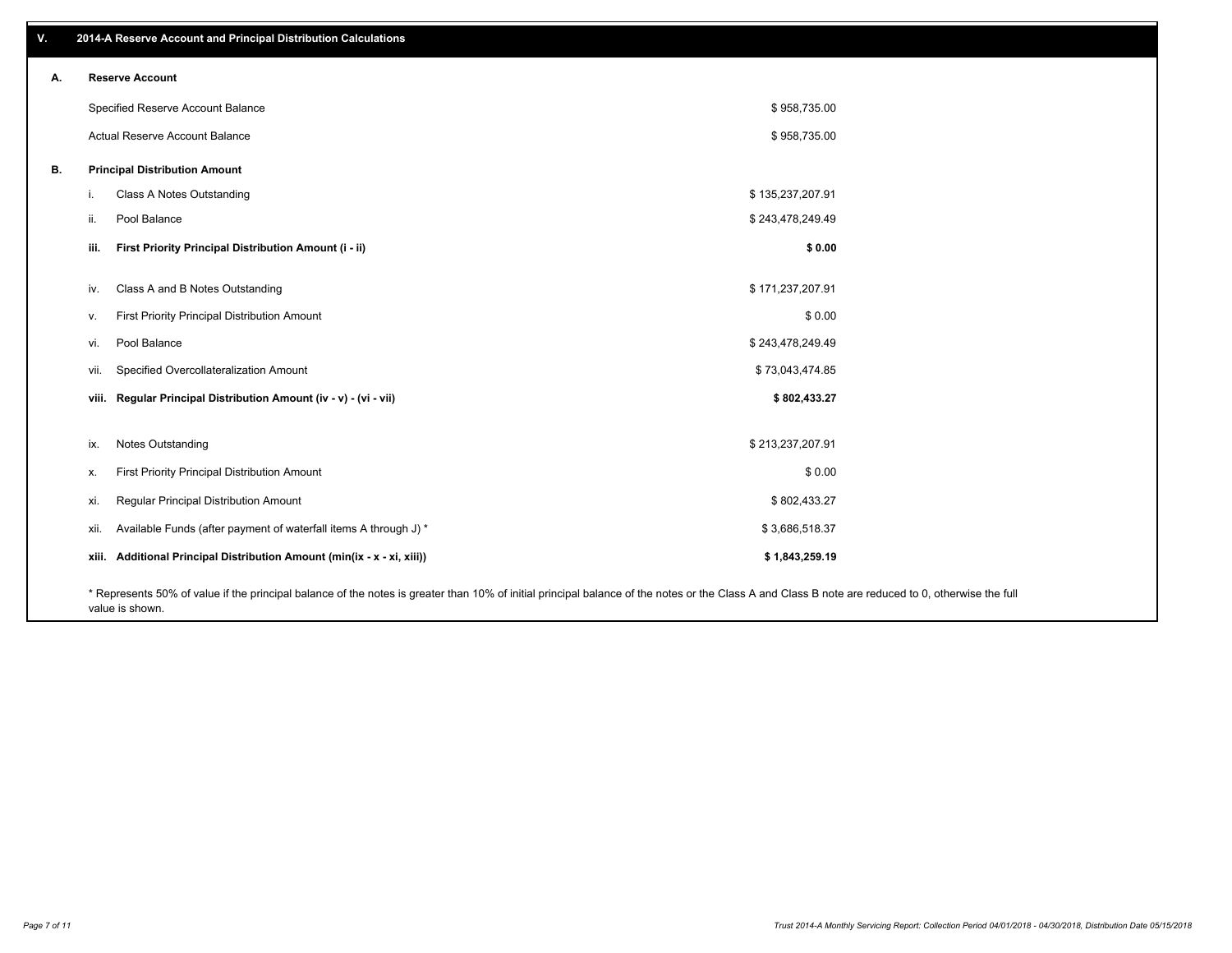| VI. | 2014-A Waterfall for Distributions |  |
|-----|------------------------------------|--|
|-----|------------------------------------|--|

|                                                                                        | Paid             | <b>Funds Balance</b> |
|----------------------------------------------------------------------------------------|------------------|----------------------|
| <b>Total Available Funds</b>                                                           |                  | \$5,288,418.03       |
| <b>Trustee Fees</b><br>Α                                                               | \$0.00           | \$5,288,418.03       |
| B<br>i. Master Servicing Fees                                                          | \$10,092.51      | \$5,278,325.52       |
| ii. Sub-Servicing Fees                                                                 | \$155,461.38     | \$5,122,864.14       |
| i. Administration Fees                                                                 | \$6,667.00       | \$5,116,197.14       |
| ii. Unreimbursed Administrator Advances plus any Unpaid                                | \$0.00           | \$5,116,197.14       |
| Class A Noteholders Interest Distribution Amount                                       | \$349,745.50     | \$4,766,451.64       |
| <b>First Priority Principal Payment</b>                                                | \$0.00           | \$4,766,451.64       |
| F<br>Class B Noteholders Interest Distribution Amount                                  | \$120,000.00     | \$4,646,451.64       |
| G<br>Class C Noteholders Interest Distribution Amount                                  | \$157,500.00     | \$4,488,951.64       |
| H<br>Reinstatement Reserve Account                                                     | \$0.00           | \$4,488,951.64       |
| $\mathbf{I}$<br>Regular Principal Distribution                                         | \$802,433.27     | \$3,686,518.37       |
| J<br>i. Carryover Master Servicing Fees                                                | \$0.00           | \$3,686,518.37       |
| ii. Carryover Sub-servicing Fees                                                       | \$0.00           | \$3,686,518.37       |
| Κ<br>Additional Principal Distribution Amount                                          | \$1,843,259.19   | \$1,843,259.18       |
| L<br>Unpaid Expenses of Trustee                                                        | \$0.00           | \$1,843,259.18       |
| M<br>Unpaid Expenses of Administrator                                                  | \$0.00           | \$1,843,259.18       |
| Remaining Funds to the Excess Distribution Certificateholder<br>N                      | \$1,843,259.18   | \$0.00               |
| <b>Waterfall Conditions</b>                                                            |                  |                      |
| <b>Class C Noteholders' Interest Distribution Condition</b>                            |                  |                      |
| Pool Balance<br>i.                                                                     | \$243,478,249.49 |                      |
| ii.<br>Class A and B Notes Outstanding                                                 | \$171,237,207.91 |                      |
| Class C Noteholders' Interest Distribution Ratio (i / ii)<br>iii.                      | 142.19%          |                      |
| Minimum Ratio<br>iv.                                                                   | 110.00%          |                      |
| Is the Class C Noteholders' Interest Distribution Condition Satisfied (iii > iv)<br>۷. | Y                |                      |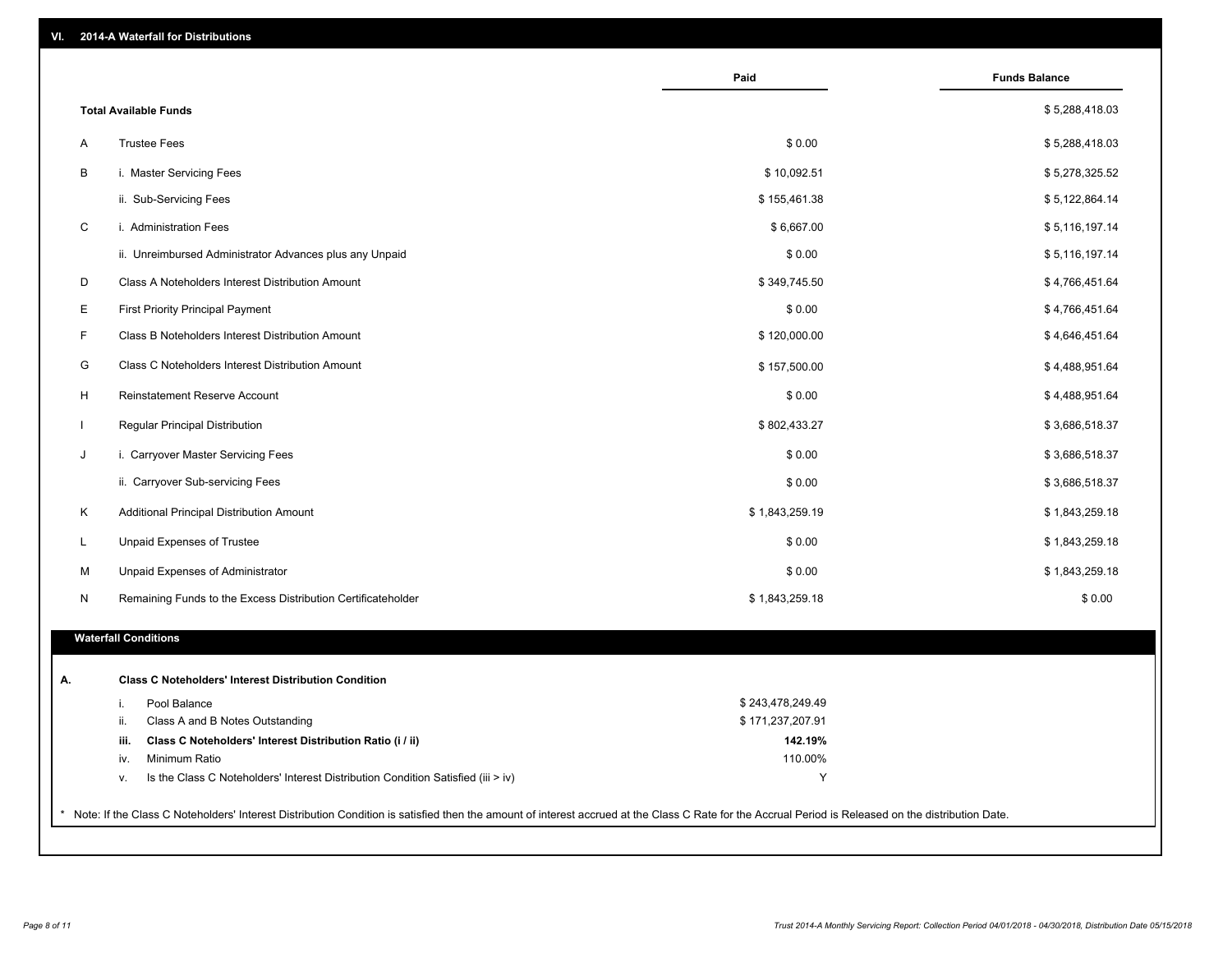| <b>Distribution Amounts</b>                                |                         |                         |                         |
|------------------------------------------------------------|-------------------------|-------------------------|-------------------------|
|                                                            | A <sub>2</sub> A        | A <sub>2</sub> B        | A3                      |
| Cusip/Isin                                                 | 784456AB1               | 784456AC9               | 784456AD7               |
| <b>Beginning Balance</b>                                   | \$42,618,603.96         | \$42,618,603.95         | \$50,000,000.00         |
| Index                                                      | <b>FIXED</b>            | <b>LIBOR</b>            | <b>LIBOR</b>            |
| Spread/Fixed Rate                                          | 3.05%                   | 1.15%                   | 1.50%                   |
| Record Date (Days Prior to Distribution)                   | 1 NEW YORK BUSINESS DAY | 1 NEW YORK BUSINESS DAY | 1 NEW YORK BUSINESS DAY |
| Accrual Period Begin                                       | 4/15/2018               | 4/16/2018               | 4/16/2018               |
| <b>Accrual Period End</b>                                  | 5/15/2018               | 5/15/2018               | 5/15/2018               |
| Daycount Fraction                                          | 0.08333333              | 0.08055556              | 0.08055556              |
| Interest Rate*                                             | 3.05000%                | 3.04688%                | 3.39688%                |
| <b>Accrued Interest Factor</b>                             | 0.002541667             | 0.002454431             | 0.002736376             |
| <b>Current Interest Due</b>                                | \$108,322.29            | \$104,604.43            | \$136,818.78            |
| Interest Shortfall from Prior Period Plus Accrued Interest | $$ -$                   | $\mathsf{\$}$ -         | $\frac{1}{2}$           |
| <b>Total Interest Due</b>                                  | \$108,322.29            | \$104,604.43            | \$136,818.78            |
| <b>Interest Paid</b>                                       | \$108,322.29            | \$104,604.43            | \$136,818.78            |
| <b>Interest Shortfall</b>                                  | $S -$                   | $S -$                   | $\frac{2}{3}$ -         |
| <b>Principal Paid</b>                                      | \$1,322,846.23          | \$1,322,846.23          | $\frac{2}{3}$ -         |
| <b>Ending Principal Balance</b>                            | \$41,295,757.73         | \$41,295,757.72         | \$50,000,000.00         |
| Paydown Factor                                             | 0.019453621             | 0.019453621             | 0.000000000             |
| <b>Ending Balance Factor</b>                               | 0.607290555             | 0.607290555             | 1.000000000             |

\* Pay rates for Current Distribution. For the interest rates applicable to the next distribution date, please see https://www.salliemae.com/about/investors/data/SMBabrate.txt.

**VII. 2014-A Distributions**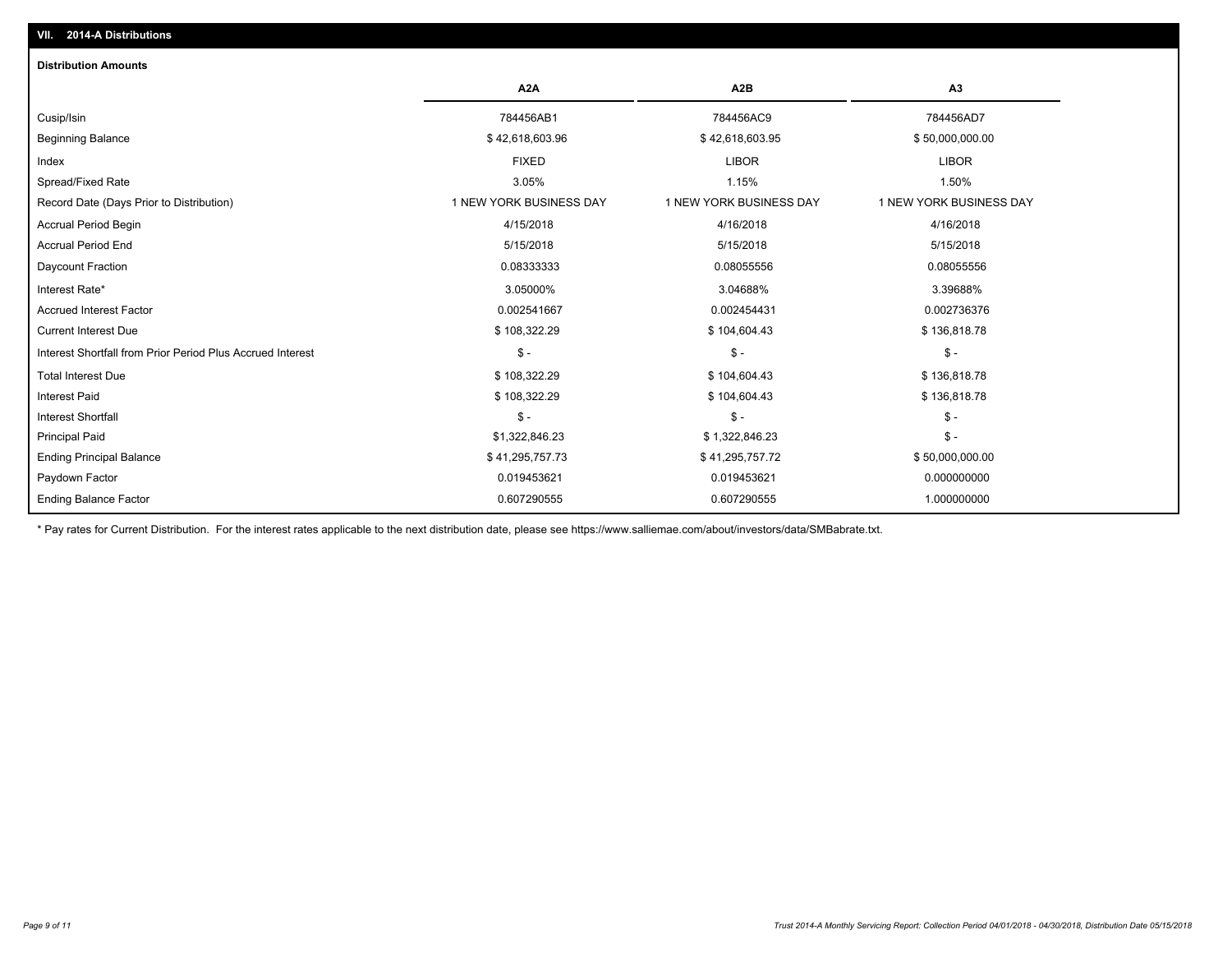| VII. 2014-A Distributions                                  |                         |                         |
|------------------------------------------------------------|-------------------------|-------------------------|
| <b>Distribution Amounts</b>                                |                         |                         |
|                                                            | в                       | C                       |
| Cusip/Isin                                                 | 784456AE5               | 784456AF2               |
| <b>Beginning Balance</b>                                   | \$36,000,000.00         | \$42,000,000.00         |
| Index                                                      | <b>FIXED</b>            | <b>FIXED</b>            |
| Spread/Fixed Rate                                          | 4.00%                   | 4.50%                   |
| Record Date (Days Prior to Distribution)                   | 1 NEW YORK BUSINESS DAY | 1 NEW YORK BUSINESS DAY |
| <b>Accrual Period Begin</b>                                | 4/15/2018               | 4/15/2018               |
| <b>Accrual Period End</b>                                  | 5/15/2018               | 5/15/2018               |
| Daycount Fraction                                          | 0.08333333              | 0.08333333              |
| Interest Rate*                                             | 4.00000%                | 4.50000%                |
| <b>Accrued Interest Factor</b>                             | 0.003333333             | 0.003750000             |
| <b>Current Interest Due</b>                                | \$120,000.00            | \$157,500.00            |
| Interest Shortfall from Prior Period Plus Accrued Interest | $\mathsf{\$}$ -         | $\mathsf{\$}$ -         |
| <b>Total Interest Due</b>                                  | \$120,000.00            | \$157,500.00            |
| <b>Interest Paid</b>                                       | \$120,000.00            | \$157,500.00            |
| <b>Interest Shortfall</b>                                  | $\mathcal{S}$ -         | $\mathsf{\$}$ -         |
| <b>Principal Paid</b>                                      | $S -$                   | $S -$                   |
| <b>Ending Principal Balance</b>                            | \$36,000,000.00         | \$42,000,000.00         |
| Paydown Factor                                             | 0.000000000             | 0.000000000             |
| <b>Ending Balance Factor</b>                               | 1.000000000             | 1.000000000             |

\* Pay rates for Current Distribution. For the interest rates applicable to the next distribution date, please see https://www.salliemae.com/about/investors/data/SMBabrate.txt.